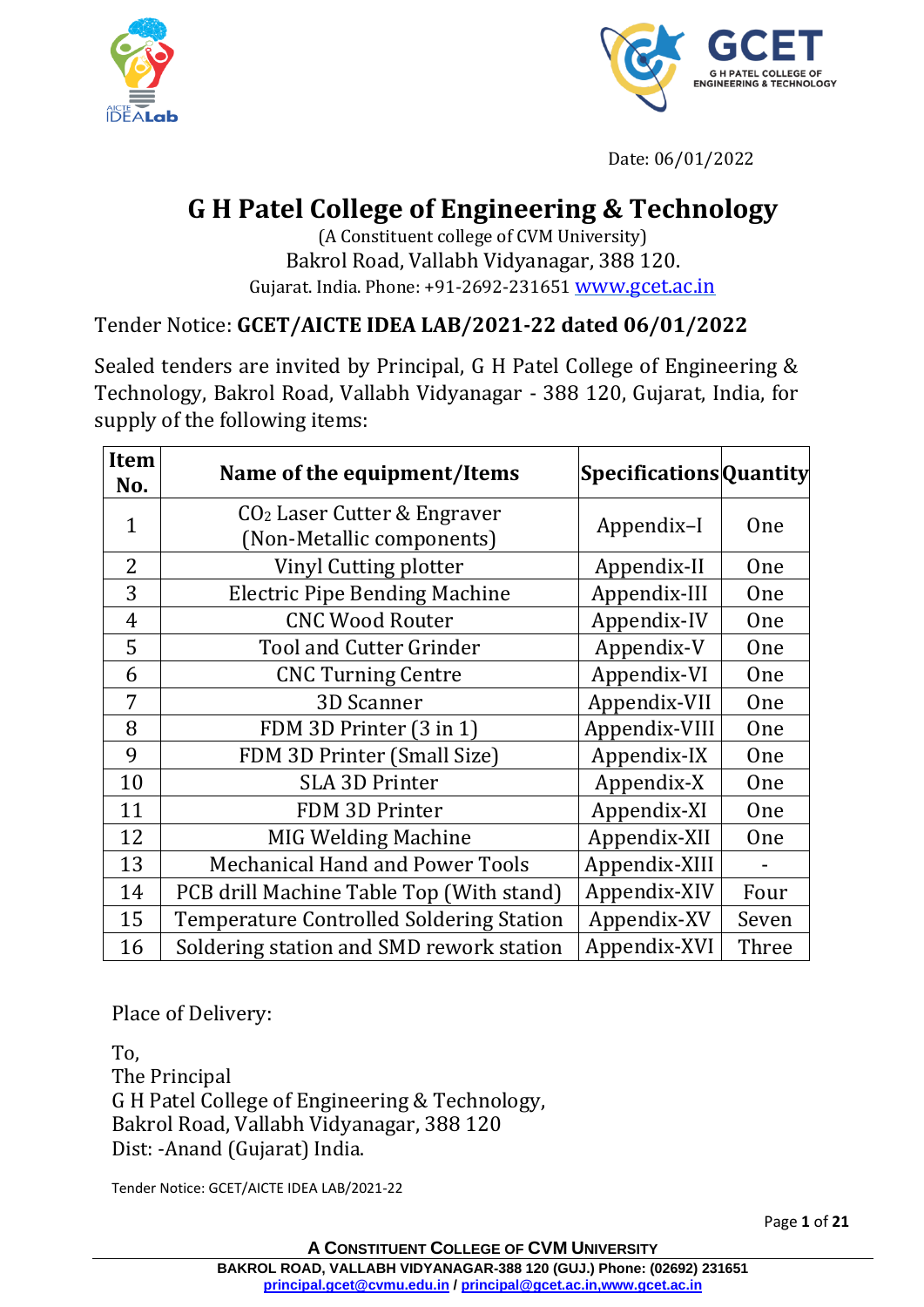



## **Appendix-I (Item No. 1)**

## **Technical Specifications for CO<sup>2</sup> Laser Cutter & Engraver (Non-Metallic components)**

#### **Quantity: 01**

| <b>Specifications</b>      |                     |  |
|----------------------------|---------------------|--|
| <b>Working Area</b>        | :1300mmx900mm       |  |
| Laser Type                 | :CO <sub>2</sub>    |  |
| <b>Laser Power</b>         | :130 Watt /150Watt  |  |
| <b>Cutting Speed</b>       | $:0 - 30000$ mm/min |  |
| <b>Engraving Speed</b>     | $:0 - 60000$ mm/min |  |
| Cooling                    | :Water cooled       |  |
| <b>Cutting thickness</b>   | $: 15 \text{ mm}$   |  |
| <b>Reposition Accuracy</b> | $:0.1$ mm (Max)     |  |
| <b>Operation Mode</b>      | :Automatic          |  |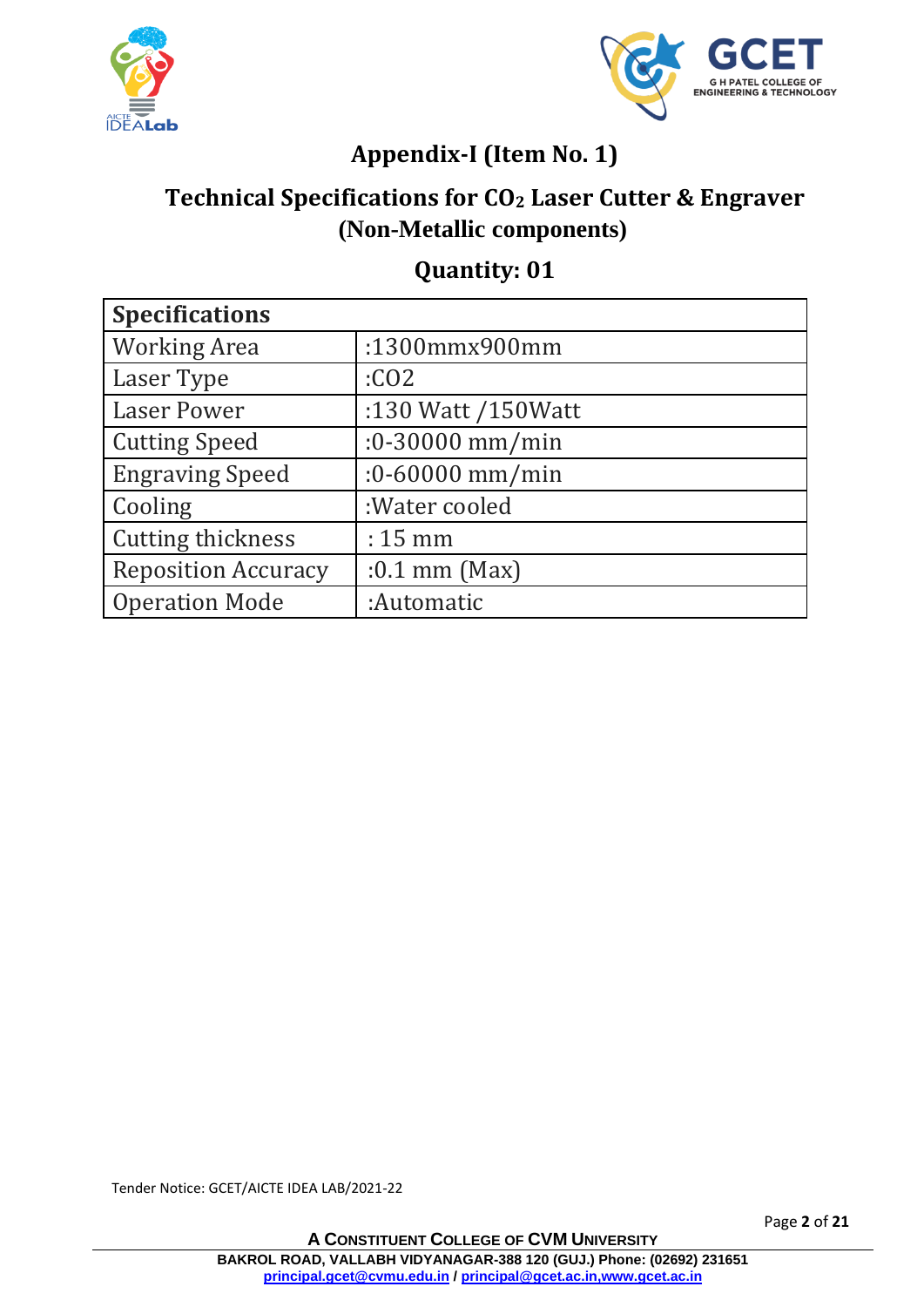



### **Appendix-II (Item No. 2)**

## **Technical Specifications for Vinyl Cutting plotter**

#### **Quantity: 01**

| <b>Specifications</b>     |                                                                                                                                                                                                                                                                 |
|---------------------------|-----------------------------------------------------------------------------------------------------------------------------------------------------------------------------------------------------------------------------------------------------------------|
| Max. Media Width          | 700 mm                                                                                                                                                                                                                                                          |
| Max. cutting Width        | 600 mm                                                                                                                                                                                                                                                          |
| Drive motor               | Servo ARMS drive                                                                                                                                                                                                                                                |
| Max. Speed                | $1100$ mm/s                                                                                                                                                                                                                                                     |
| Max. Pressure             | 1000 g                                                                                                                                                                                                                                                          |
| Carriage                  | Yes                                                                                                                                                                                                                                                             |
| Power supply              | AC 85 - 264 v/ 50-60Hz                                                                                                                                                                                                                                          |
| <b>Supported Software</b> | Flexi 8, Coral Draw, Any cut, Sing master                                                                                                                                                                                                                       |
| Applications              | Radium, vinyl, Reflective Retro, Hip,<br>Garment vinyl full cutting, all suitable<br>signage material cutting, digital Sticker<br>half/full cutting, full cutting & creasing<br>for box, Glass vinyl cutting (up to C4),<br>Mobile/laptop skin lamination vinyl |
|                           | Cutting, Pen plotting for drawing<br>purpose etc.                                                                                                                                                                                                               |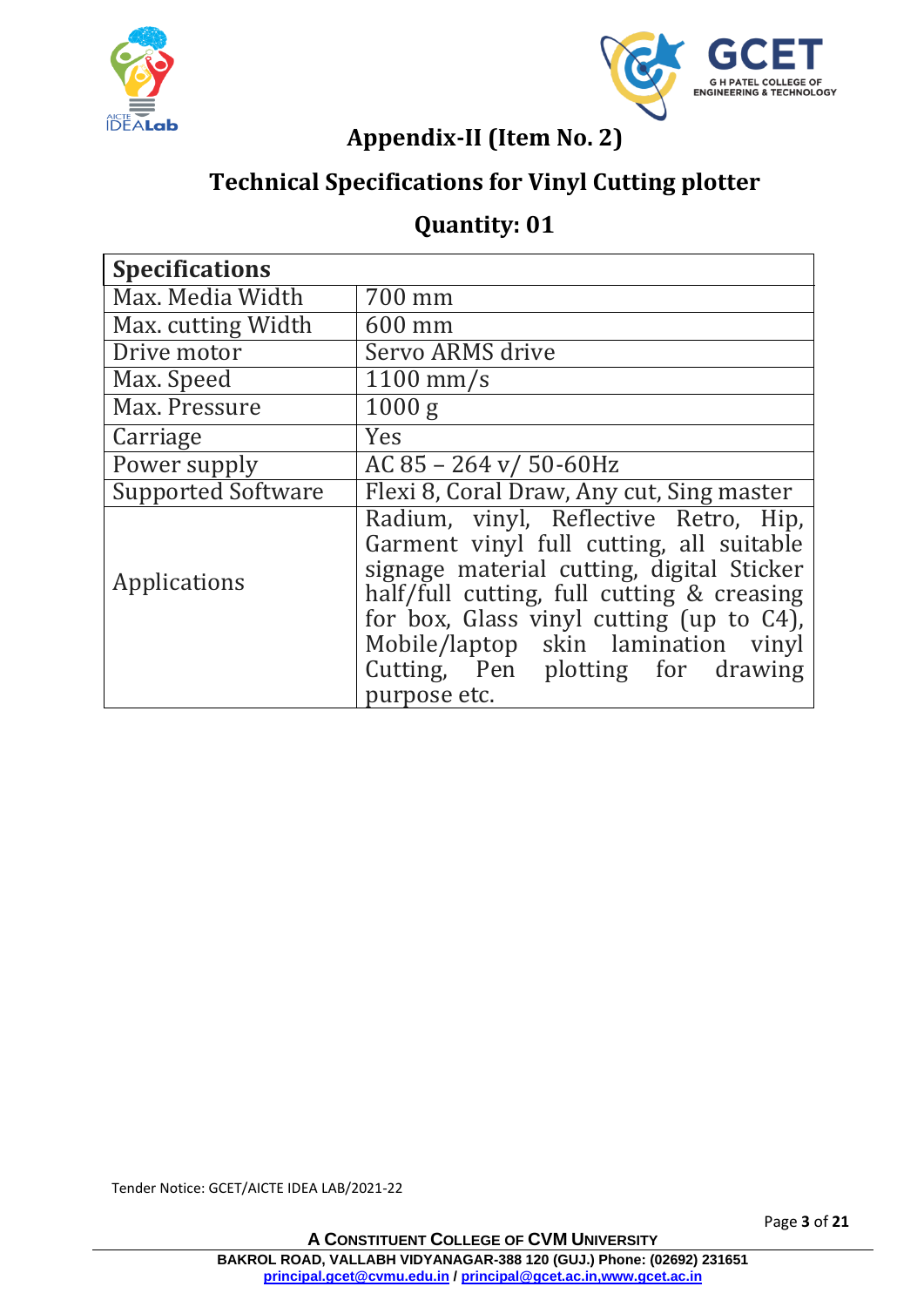



## **Appendix-III (Item No. 3)**

## **Technical Specifications for Electric Pipe Bending Machine**

#### **Quantity: 01**

| <b>Specifications</b>          |                              |  |
|--------------------------------|------------------------------|--|
| Type of Machine                | :Three roller type motorized |  |
| Pipe Diameter                  | :Up to 2 Inches              |  |
| Pipe Thickness                 | :Up to $3 \text{ mm}$        |  |
| <b>Pipe Bending Material</b>   | :MS, GI, SS, Al and Brass    |  |
| Max. Bending Angle             | $:180^{\circ}$               |  |
| <b>Electric Motor Capacity</b> | $:5$ hp                      |  |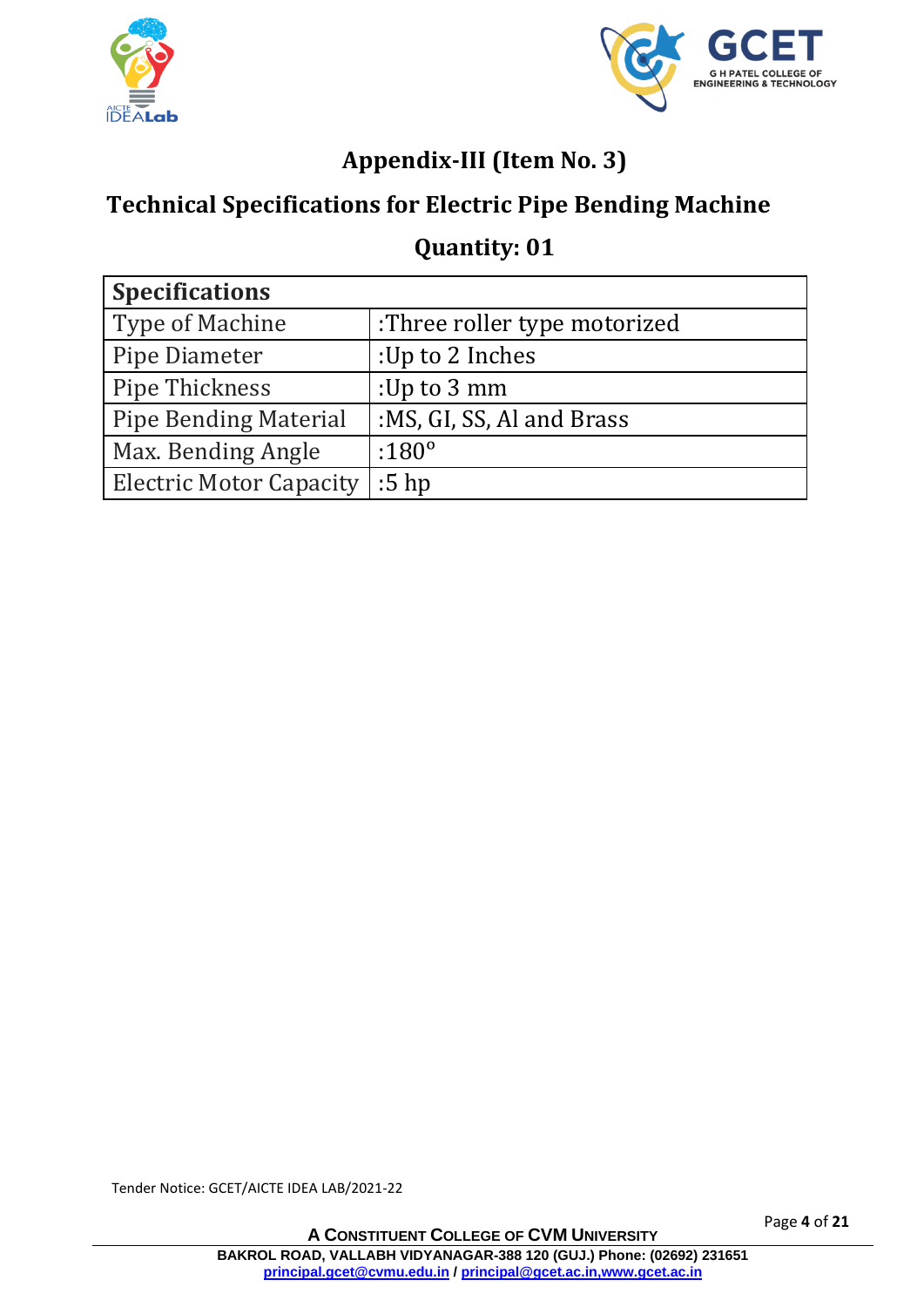



## **Appendix-IV (Item No. 4)**

#### **Technical Specifications for CNC Wood Router**

#### **Quantity: 01**

| <b>Specifications</b>    |                      |  |
|--------------------------|----------------------|--|
| <b>Working Area</b>      | :1300mmx2500mmx250mm |  |
| Max RPM                  | $:0 - 24000$         |  |
| Max Working RPM          | $:0 - 18000$         |  |
| <b>Power Consumption</b> | :5.5kW               |  |
| Phase                    | :3Phase              |  |
| <b>Working Mode</b>      | :Servo               |  |
| Rotary attachment        | :125 $mmDx1300mmL$   |  |
| Dust collector           | :Required            |  |
| Resolution               | $: 0.03/300$ mm      |  |
| Repeatability            | $: 10.03$ mm         |  |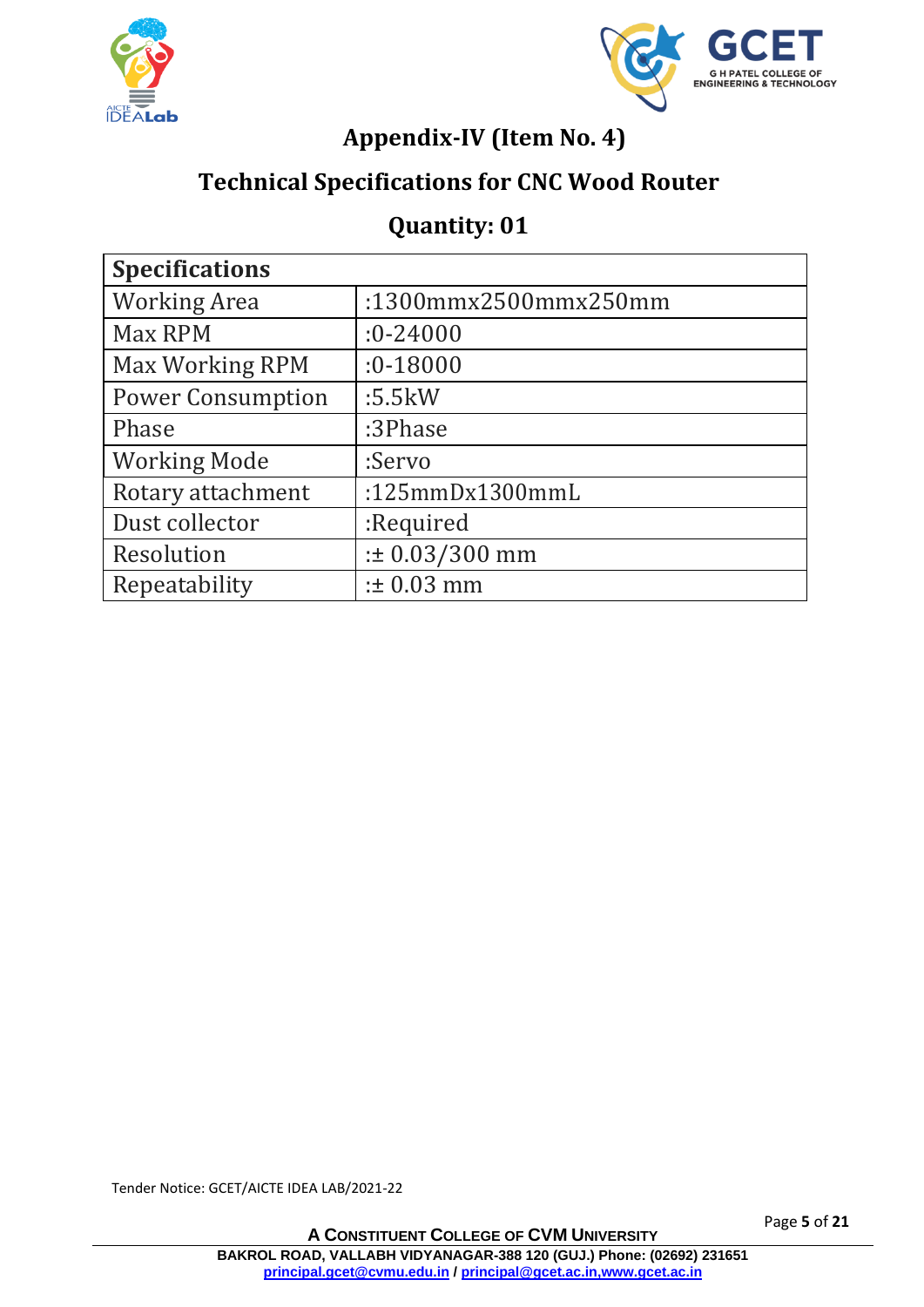



## **Appendix-V (Item No. 5)**

## **Technical Specifications for Tool and Cutter Grinder**

## **Quantity: 01**

| <b>Specifications</b>       |                 |  |
|-----------------------------|-----------------|--|
| Max Distance Between center | :300mmto 350 mm |  |
| Table dimension             | :500x150mm      |  |
| <b>Grinding Speed</b>       | :2800RPM        |  |
| Motor                       | $\cdot$ 1HP     |  |

Tender Notice: GCET/AICTE IDEA LAB/2021-22

Page **6** of **21**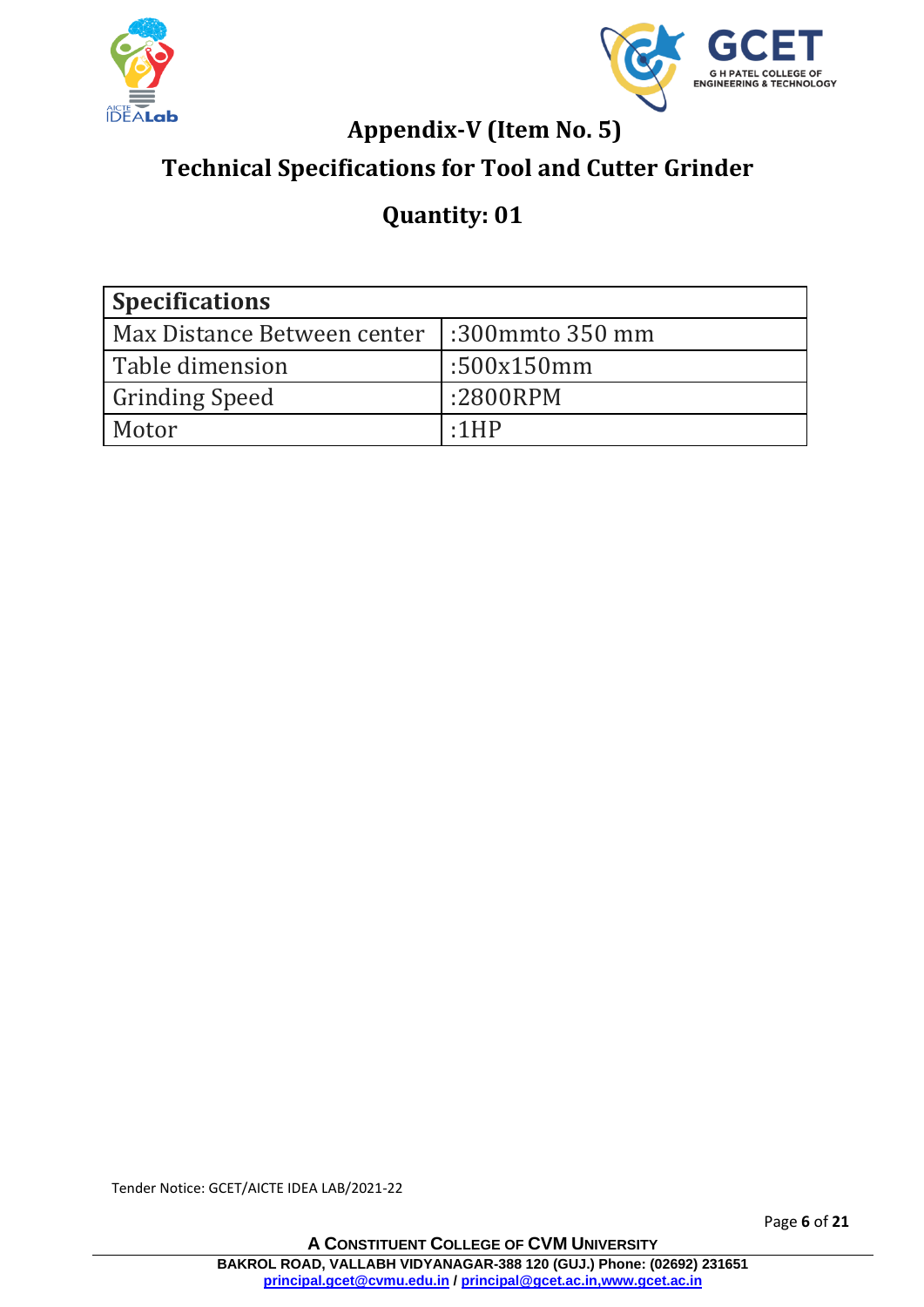



## **Appendix-VI (Item No. 6) Technical Specifications for CNC Turing Center**

## **Quantity: 01**

| <b>Swing Over Bed</b>            | mm  | 500                  |
|----------------------------------|-----|----------------------|
| <b>Std. Turning Diameter</b>     | mm  | 250                  |
| Max. Turning Diameter            | mm  | 320                  |
| Max. Turning Length              | mm  | 320                  |
| X-Axis Travel (Cross)            | mm  | 175                  |
| Z-Axis Travel (Longitudinal)     | mm  | 320                  |
| <b>Spindle Speed Range</b>       | rpm | 50-4000              |
| <b>Spindle Bore</b>              | mm  | 55                   |
| <b>Spindle Nose</b>              |     | A25                  |
| Max. Bar Capacity                | mm  | 44                   |
| No. of Turret Station            |     | 8                    |
| Quill Dia.                       | mm  | 85                   |
| <b>Quill Stroke</b>              | mm  | 120                  |
| Thrust                           | Kgf | 300                  |
| Positioning Uncertainty (P)      | mm  | 0.007                |
| <b>Repeatability (Ps Medium)</b> | mm  | 0.005                |
| Chuck                            | mm  | 210                  |
| <b>Coolant Pump</b>              |     |                      |
| Controller                       |     | <b>FANUC/SIEMENS</b> |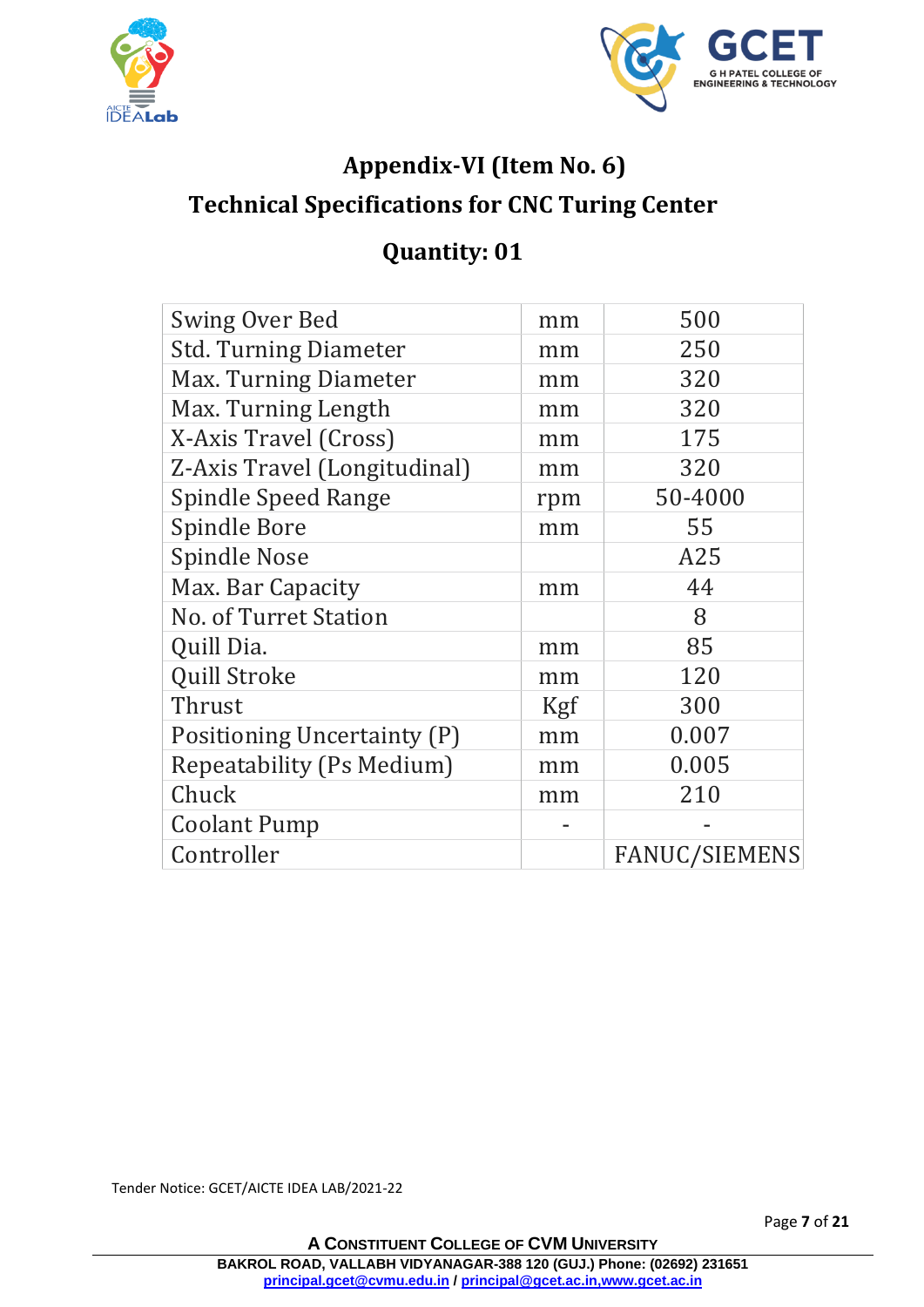



## **Appendix-VII (Item No. 7)**

## **Technical Specifications for 3D Scanner**

## **Quantity: 01**

| Ability to capture texture    | Yes                            |
|-------------------------------|--------------------------------|
| 3D resolution, up to          | $0.5$ mm                       |
| 3D point accuracy, up to      | $0.1$ mm                       |
| 3D accuracy over distance     | up to 0.03% over 100 cm        |
| <b>Texture resolution</b>     | $1.3 \text{ mp}$               |
| Colors                        | 24 bpp                         |
| Video frame rate, up to       | 16 fps                         |
| Exposure time                 | 0.0002 s                       |
| Data acquisition speed, up to | Up to 8 lakh points per second |
| Multi core processing         | Yes                            |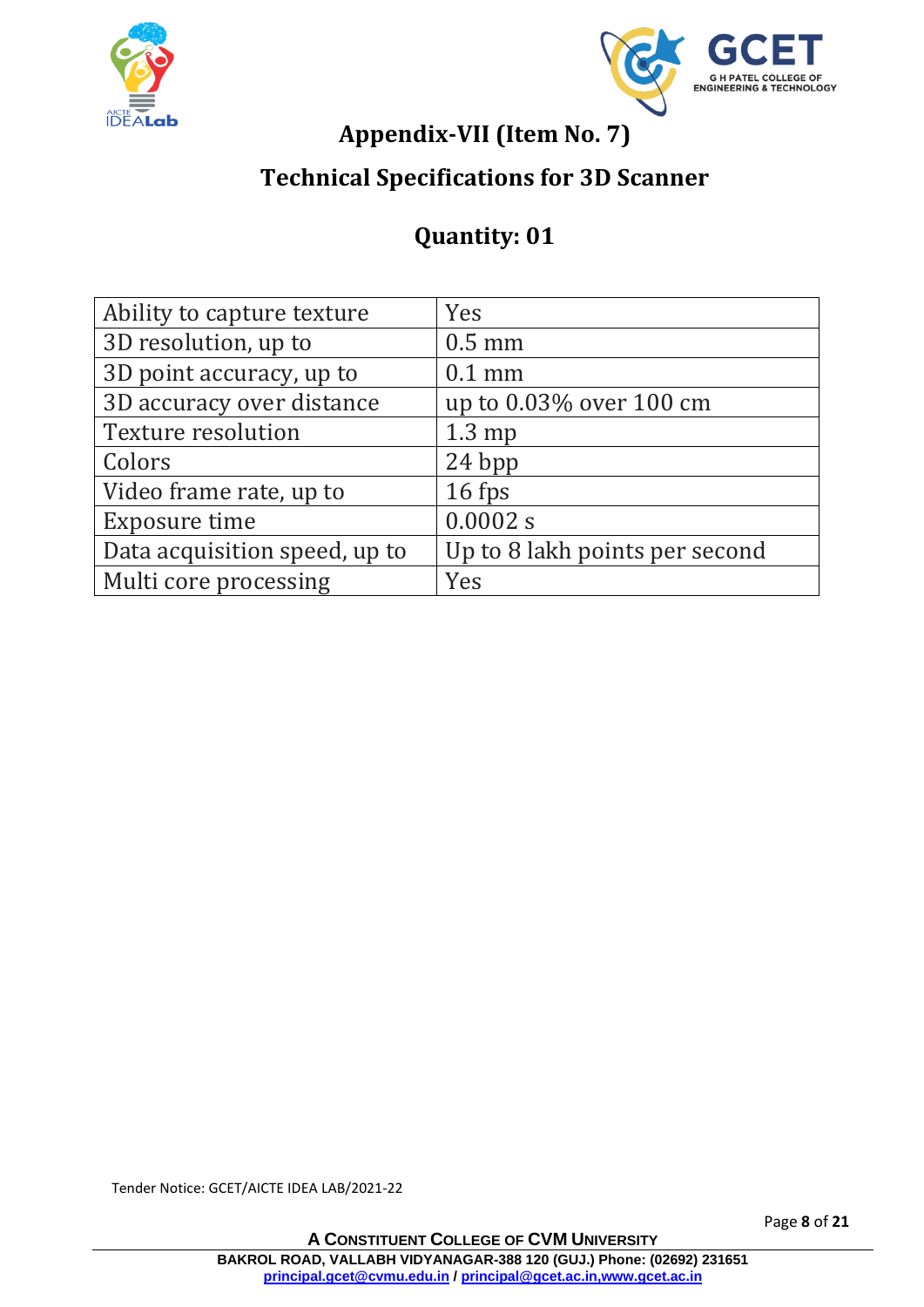



#### **Appendix-VIII (Item No. 8)**

## **Technical Specifications for 3D Printer (3 in 1)**

## **Quantity: 01**

| Connectivity:                                               | Wi-Fi, USB Cable, USB Flash Drive                    |
|-------------------------------------------------------------|------------------------------------------------------|
| <b>3D PRINTER</b>                                           |                                                      |
| Build Area for 3d printing : $320 \times 350 \times 330$ mm |                                                      |
| <b>Layer Resolution:</b>                                    | 50 - 300 microns                                     |
| Nozzle Temperature :                                        | Up to $275^{\circ}$ C                                |
| <b>Supported Materials:</b>                                 | PLA, ABS, TPU, Wood Filled PLA, more being<br>tested |
| Heated Bed Temperature :                                    | Up to $80^{\circ}$ C                                 |
| <b>LASER ENGRAVER:</b>                                      |                                                      |
| Build Area for Laser                                        | 320 x 350 mm                                         |
| Engraving:                                                  |                                                      |
| Camera :                                                    | <b>Built-in Camera</b>                               |
| Wavelength:                                                 | 450nm                                                |
| Supported Materials Laser                                   | Wood, leather, plastic, fabric, paper, non-          |
| Engraving:                                                  | transparent acrylic, more being tested               |
| Design File Formats Laser<br>Engraving:                     | SVG, JPEG, PNG, JPG, BMP, DXF, SNAPLZR               |
| <b>CNC CARVING:</b>                                         |                                                      |
| <b>Build Area for CNC:</b>                                  | 320 x 350 x 275 mm                                   |
| <b>Shank Diameter:</b>                                      | 0.5mm - 6.35mm (0.02 - 0.25 inches)                  |
| Spindle Speed:                                              | 6,000 - 12,000 RPM                                   |
| Supported Materials for                                     | Wood, acrylic, PCB, carbon fiber sheet, jade,        |
| <b>CNC Carving:</b>                                         | more being tested                                    |
| Design File Formats for<br><b>CNC Carving:</b>              | SVG, JPEG, PNG, JPG, BMP, DXF, SNAPCNC               |

Tender Notice: GCET/AICTE IDEA LAB/2021-22

Page **9** of **21**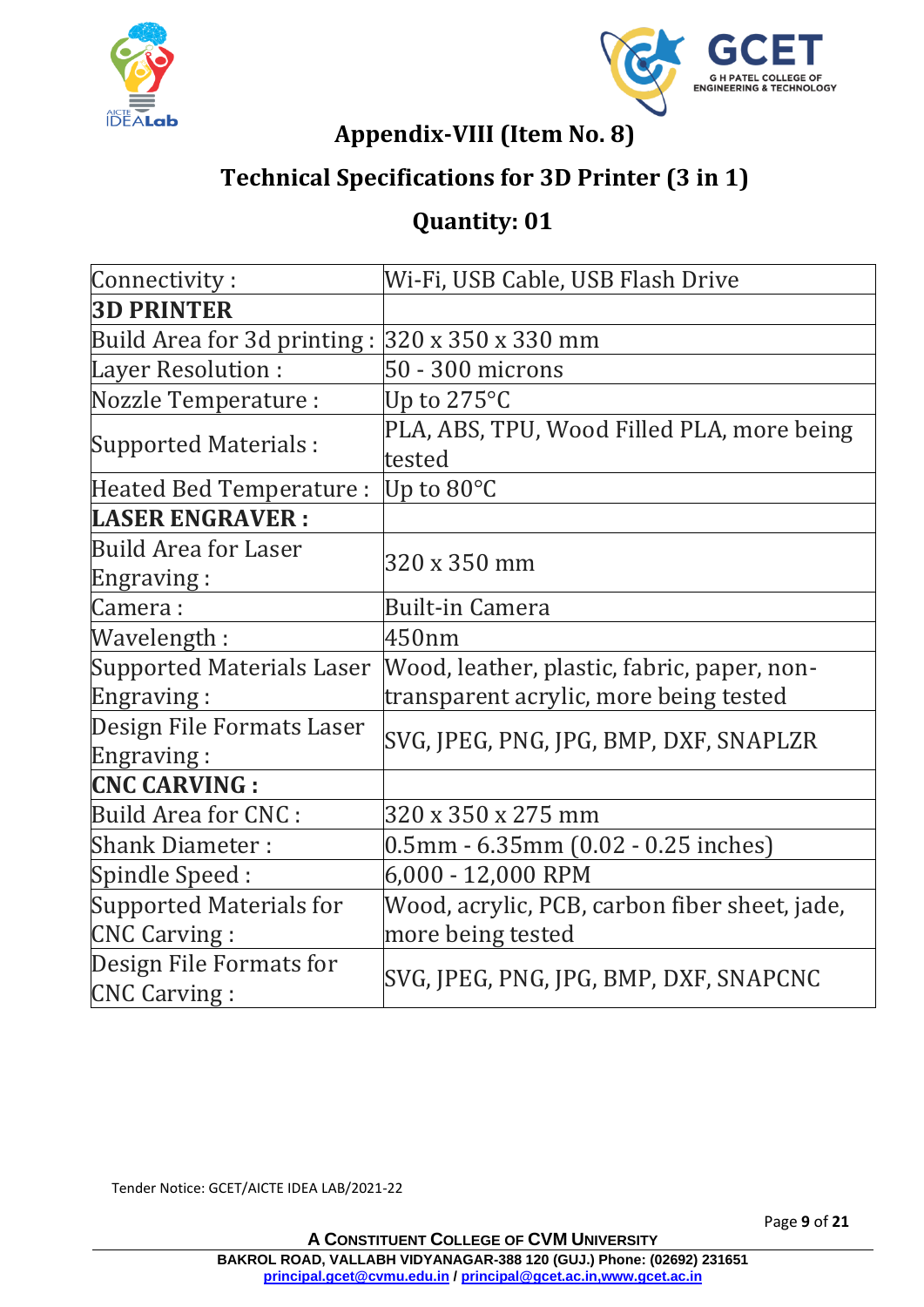



#### **Appendix-IX (Item No. 9) Technical Specifications for 3D Printer (small size) Quantity: 01**

| <b>Build volume</b>    | 300 x 300 x 300 mm                      |
|------------------------|-----------------------------------------|
| Maximum printing       | $290^{\circ}$ C (554 $^{\circ}$ F)      |
| temperature (extruder) |                                         |
| Maximum platform       | $105^{\circ}$ C (221 $^{\circ}$ F)      |
| temperature            |                                         |
| Layer resolution       | 90 - 290 microns                        |
| Minimal wall thickness | 400 microns                             |
| Extruder               | Single and double                       |
| <b>Materials</b>       | Nylon, HIPS, PC, TEP, Fiber Glass, ABS, |
|                        | PLA, ASA, TPU92A, Carbon fiber          |
|                        | material                                |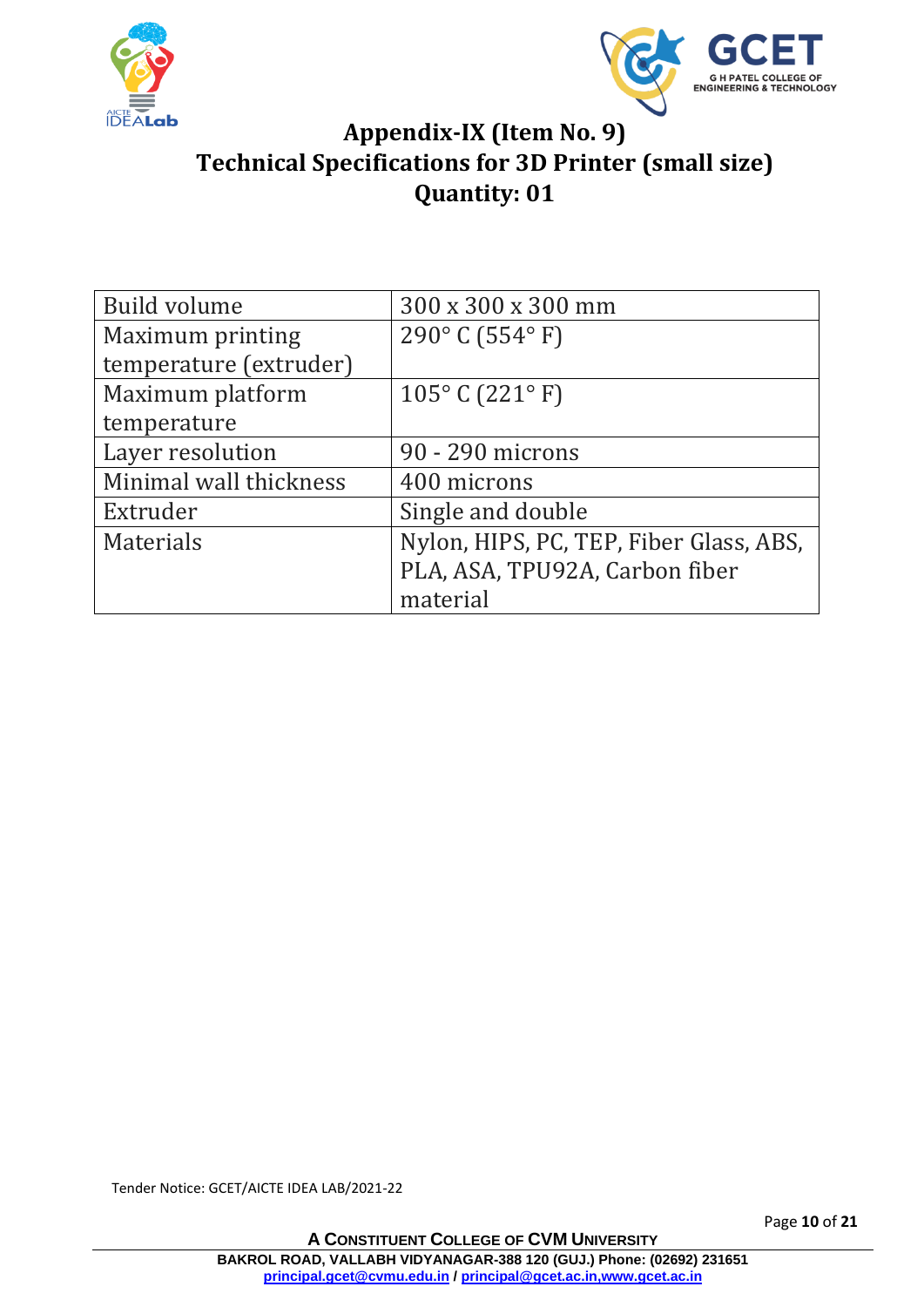



**Appendix-X (Item No. 10)**

## **Technical Specifications for SLA 3D Printer**

#### **Quantity: 01**

| <b>Specifications</b>        |                                       |  |
|------------------------------|---------------------------------------|--|
| <b>Build Volume</b>          | $14.5 \times 14.5 \times 18.5$ cm     |  |
| <b>Laser Power</b>           | One 250MW laser                       |  |
| Layer thickness              | 25-300 microns                        |  |
| <b>XY Resolution</b>         | 25 microns                            |  |
| Laser Spot size              | 85 microns                            |  |
| <b>MATERIALS</b>             | Bio compatible, Engineering, and More |  |
| <b>SUPPORTS</b>              | Auto-Generated, Light-Touch Removal   |  |
| <b>Post Processing Unit:</b> | Curing Unit, Washing Unit             |  |
|                              |                                       |  |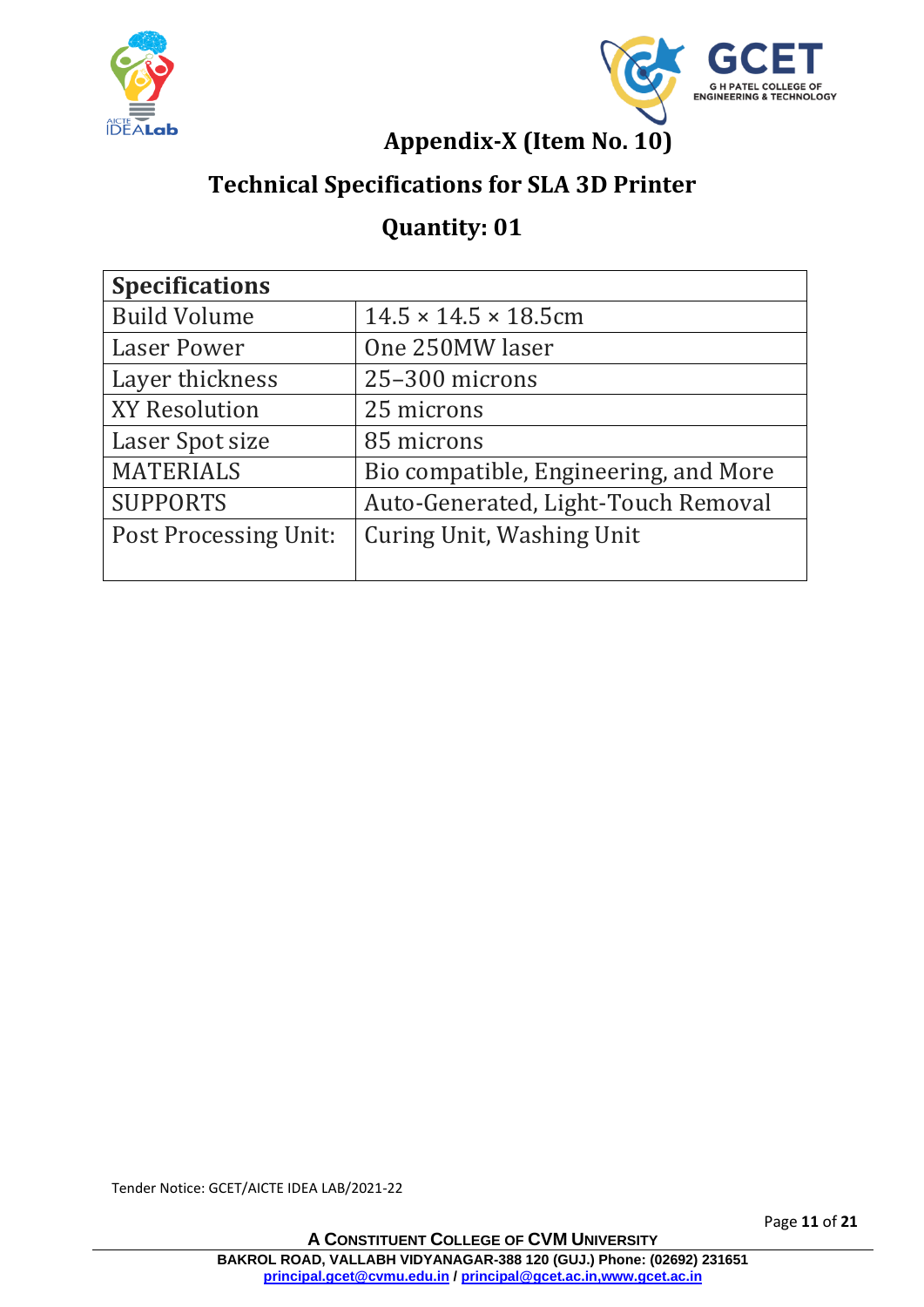



## **Appendix-XI (Item No. 11)**

## **Technical Specifications for FDM 3D Printer**

#### **Quantity: 01**

| Technology:      | <b>Fused Deposition Modelling</b>                 |
|------------------|---------------------------------------------------|
| Net Build Size:  | 500 mm $\times$ 500 mm $\times$ 500 mm            |
| Accuracy:        | Parts are produced within an accuracy of $+/-200$ |
|                  | mm (.008 in), or $+/-$ .002 mm/mm (.002 in/in),   |
|                  | whichever is greater.                             |
| Connectivity:    | Ethernet TCP/IP 10/100 base T, Wi-Fi, USB         |
| <b>Materials</b> | Nylon, HIPS, PC, TEP, Fiber Glass, ABS, PLA, ASA, |
|                  | TPU92A, Carbon fiber material                     |
| maximum          | Up-to $400^\circ$ C                               |
| Extraction       |                                                   |
| Temperature      |                                                   |
| Extruder         | Single and double                                 |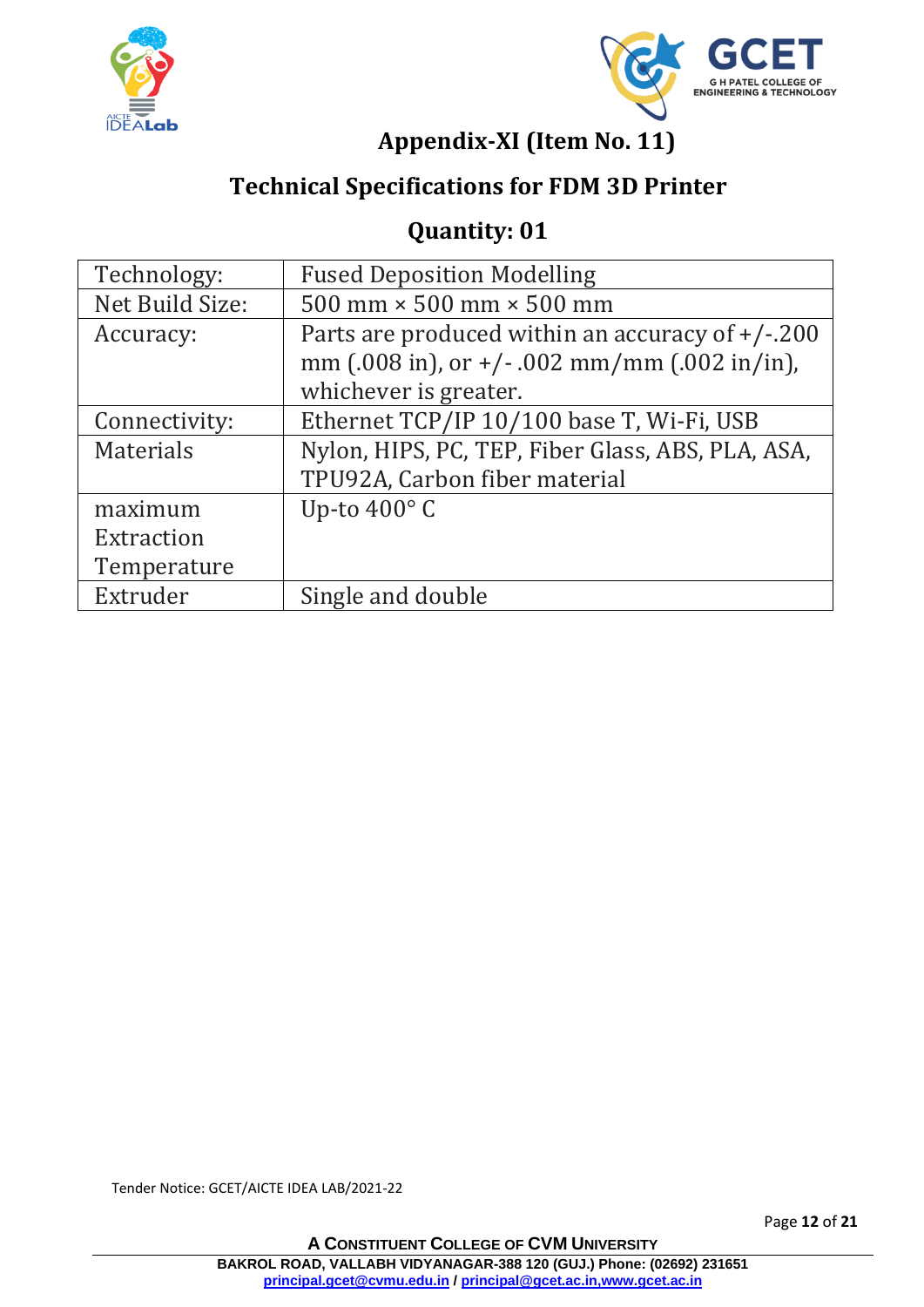



#### **Appendix-XII (Item No. 12)**

#### **Technical Specifications for MIG Welding Machine**

#### **Quantity: 01**

| Rated Input Supply Voltage   | 415 V AC     |
|------------------------------|--------------|
| Max Rated Input Power in KVA | 8            |
| Open Circuit Voltage         | $10$ to $48$ |
| Rated duty cycle             | 60%          |
| <b>Welding Current Range</b> | 70 to 250 A  |
| Dimensions (mm)              | 475X200X465  |
| Weight                       | 16           |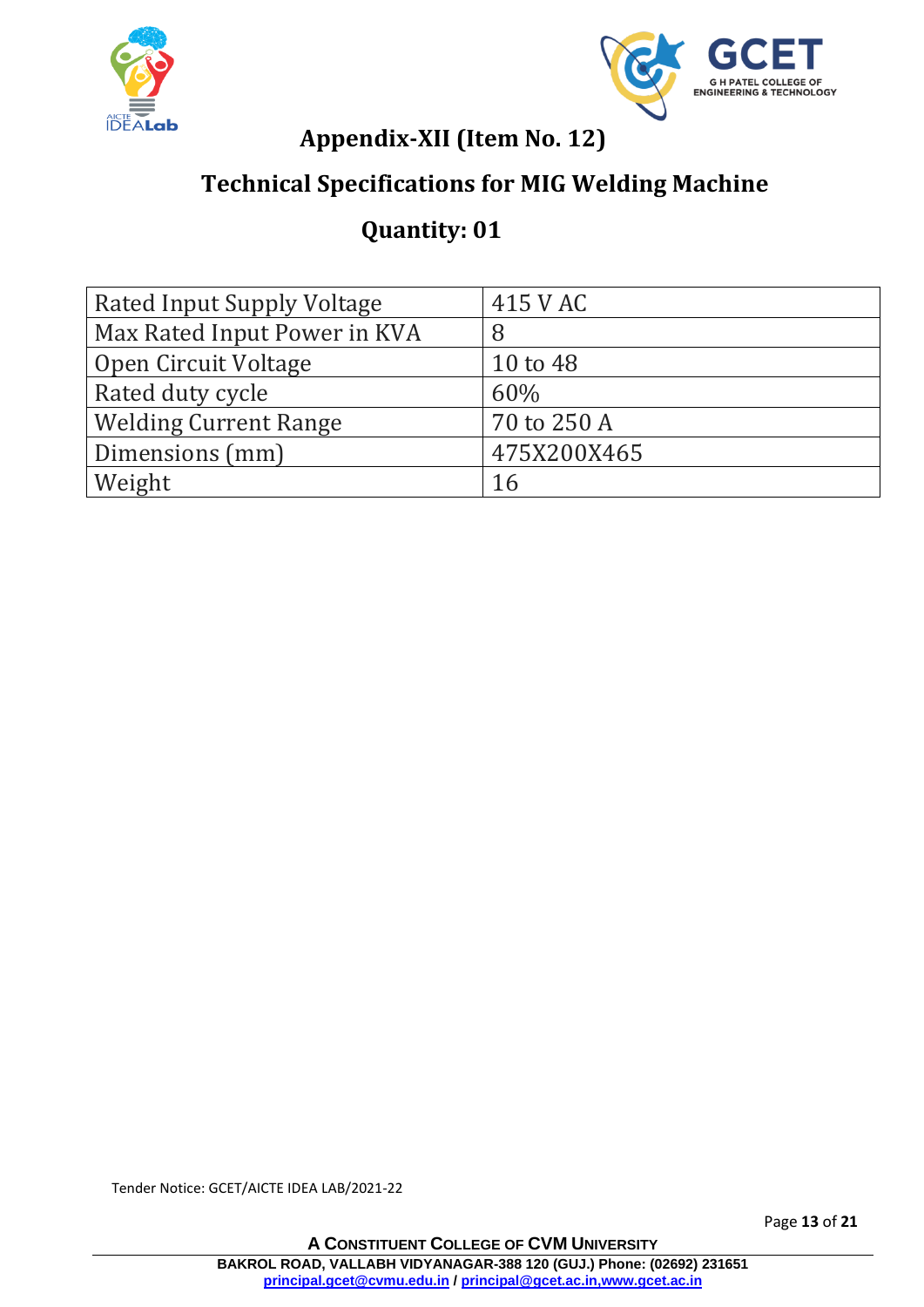



## **Appendix-XIII (Item No. 13)**

#### **List of Hand and Power Tools**

| <b>Description</b>       | Quantity |  |
|--------------------------|----------|--|
| Hacksaw frame            | 05       |  |
| Hacksaw blade            | 50       |  |
| Wood working chisel set  | 01       |  |
| Pincer                   | 02       |  |
| Combination plier        |          |  |
| (185mm)                  | 02       |  |
| (255mm)                  | 02       |  |
| Flat files (set)         | 01       |  |
| Square files(set)        | 01       |  |
| Flat wood rasp file(set) | 01       |  |
| Mini Hacksaw             | 05       |  |
| Hammer(set)              | 01       |  |
| Nylon mallet(set)        | 01       |  |
| Allen key set            | 02       |  |
| Double ended spanner set | 02       |  |
| Spirit level (300mm)     | 03       |  |
| Screwdriver (set)        | 01       |  |
| Pipe vice                | 02       |  |

#### **Power tools**

| <b>Description</b> | Quantity |
|--------------------|----------|
| Cordless driller   |          |
| Circular saw       | () 1     |
| Sander             | () 1     |
| Blower             |          |

Tender Notice: GCET/AICTE IDEA LAB/2021-22

Page **14** of **21**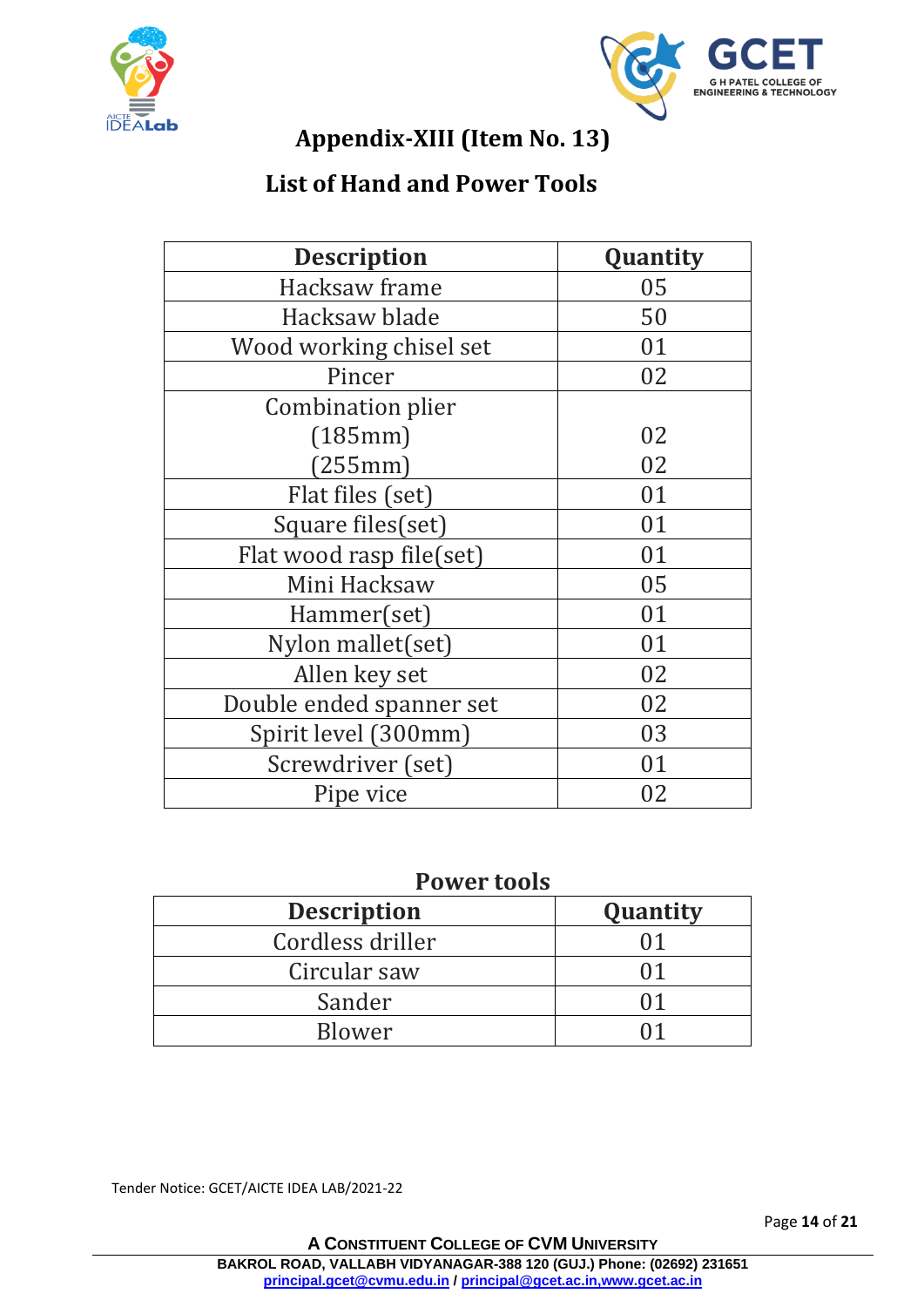



#### **Mechanical Tools**

| <b>Description</b>                    | Quantity |  |
|---------------------------------------|----------|--|
| Power return measuring tape (2 meter) | 05       |  |
| C clamp                               | 10       |  |
| Glass cutter                          | 02       |  |
| Tri square (8")                       | 05       |  |
| SS Steel rule                         |          |  |
| $(1 \text{ feet})$                    | 05       |  |
| $(2 \text{ feet})$                    | 05       |  |
| Ratchet set                           | 01       |  |
| Bench vice                            | 05       |  |
| Baby vice                             | 10       |  |
| Tap set                               | 01       |  |
| Dremel multi tool kit                 | 01       |  |
| Micrometer                            |          |  |
| $(0-25mm)$                            | 01       |  |
| $(25-50mm)$                           | 01       |  |
| Digital vernier caliper (0-100mm)     | 02       |  |
| Vernier caliper (0-100mm)             | 05       |  |
| Needle files (wood working)           | 05       |  |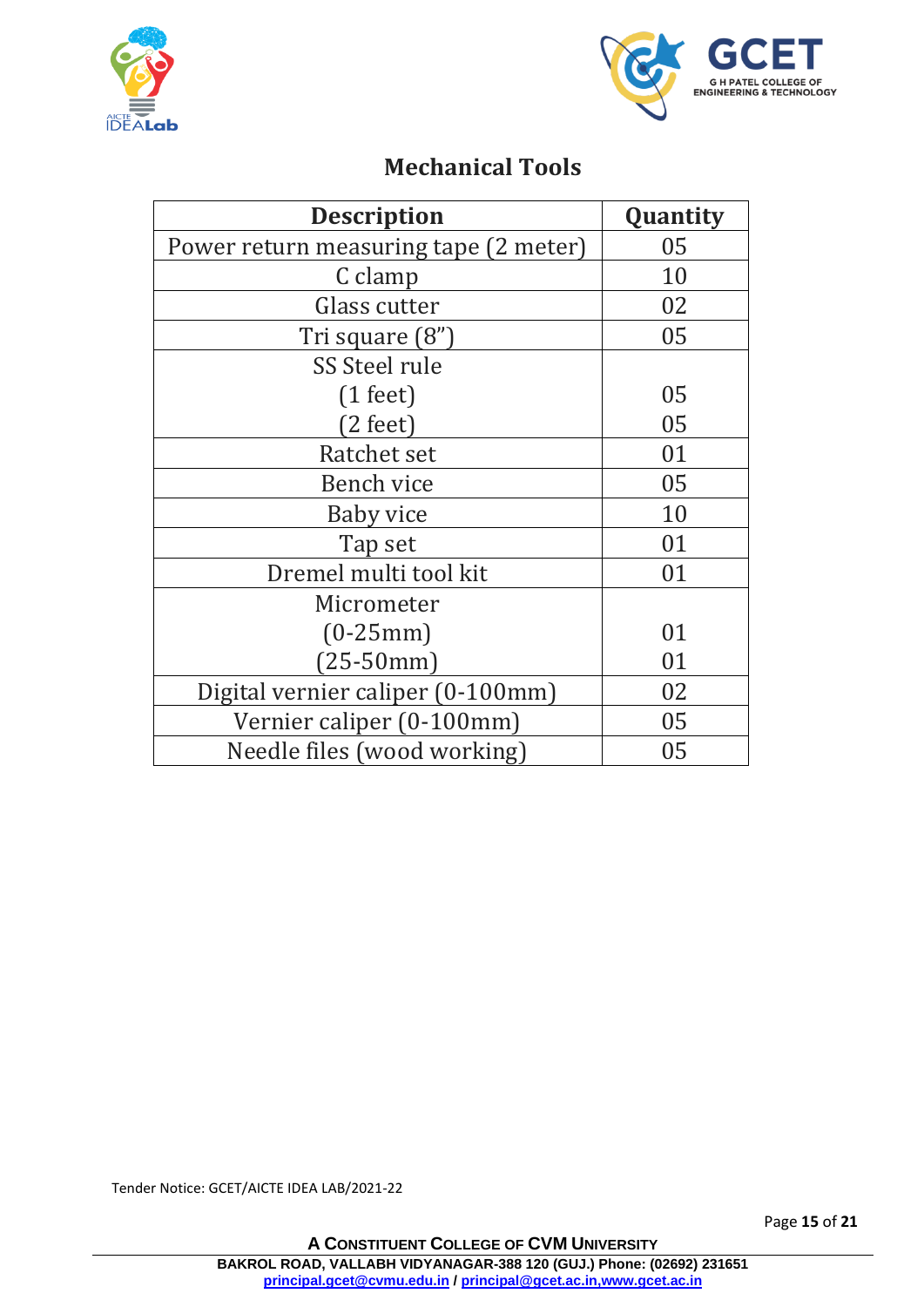



## **Appendix-XIV (Item No. 14)**

## **PCB drill Machine Table Top (With stand)**

## **Quantity: 04**

| <b>Description</b>                     | Quantity |
|----------------------------------------|----------|
| Drill Bits Range: 0.6 to 3.0 mm, Metal | 04       |
| base, Mains operated AD/DC motor-      |          |
| direct drive, Compact tabletop high    |          |
| speed drilling machine, Three step     |          |
| speed controlled                       |          |

Tender Notice: GCET/AICTE IDEA LAB/2021-22

Page **16** of **21**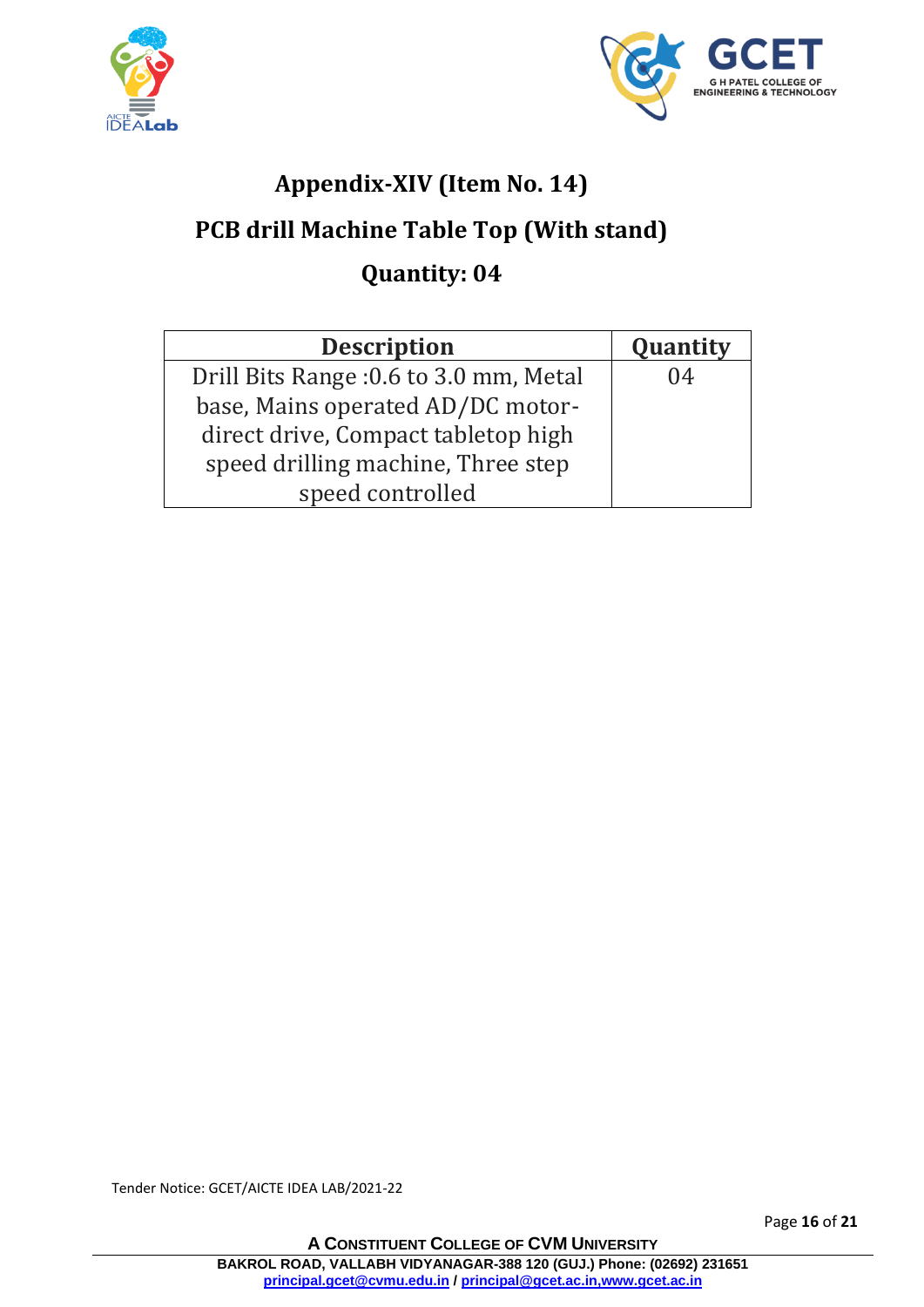



## **Appendix-XV (Item No. 15) Temperature Controlled Soldering Station**

## **Quantity: 07**

| <b>Description</b>                                          | Quantity |
|-------------------------------------------------------------|----------|
| Temperature range (depends on tool) 100                     |          |
| $-450^{\circ}$ C, Temperature accuracy $^{\circ}$ C average |          |
| tip temperature can be "offset" to $+/- 5$ °C               |          |
| at idle with no load, Temperature stability                 |          |
| $\pm$ 6°C, Heating time (approx.) in seconds                |          |
| (50-350 °C) 28 sec, Soldering Iron: 40W-                    |          |
| 80W, Power 85 W                                             |          |

Tender Notice: GCET/AICTE IDEA LAB/2021-22

Page **17** of **21**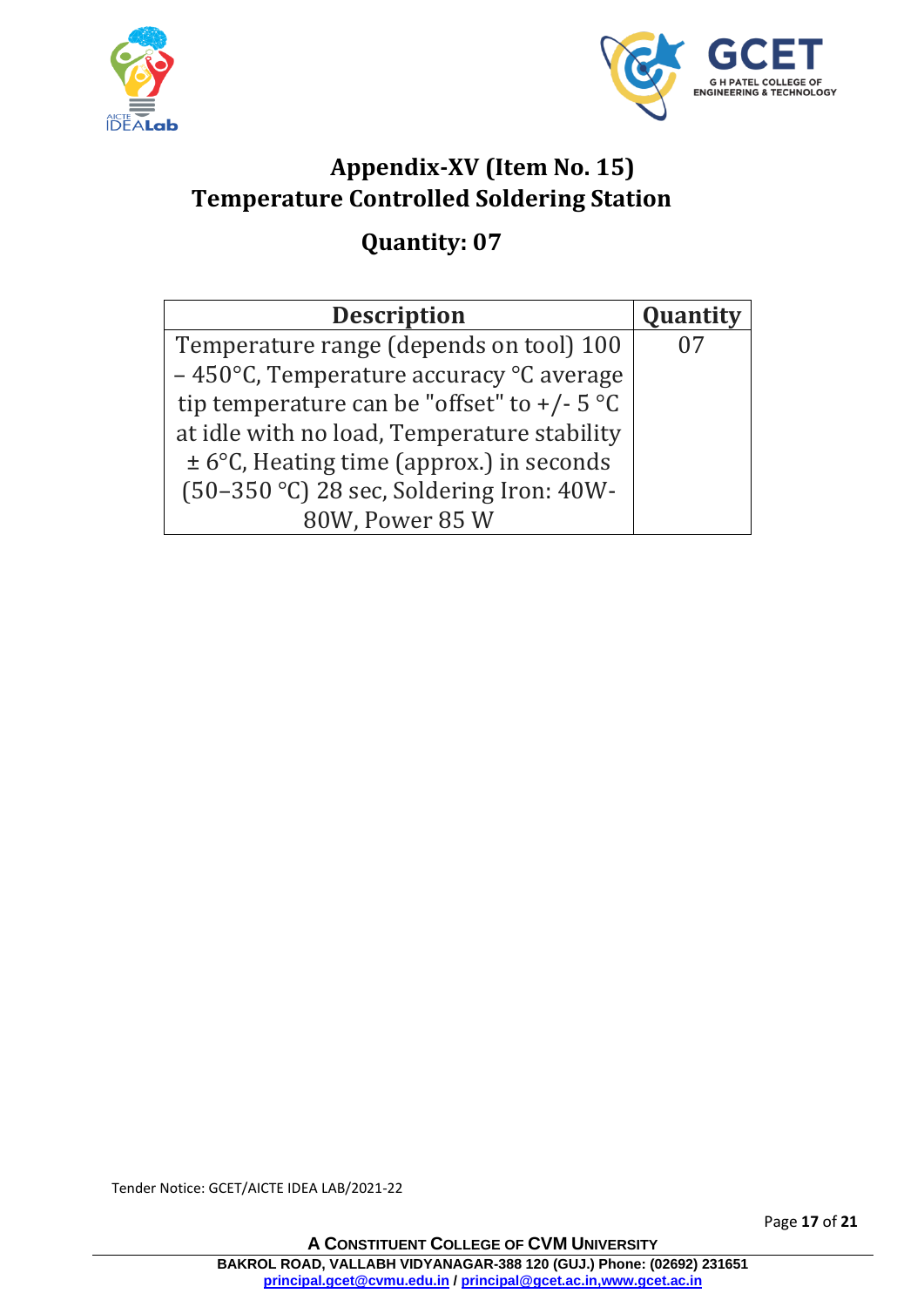



# **Appendix-XVI (Item No. 16) Soldering station and SMD rework station**

## **Quantity: 03**

| <b>Description</b>                        | Quantity |
|-------------------------------------------|----------|
| Airflow Type: Air bar Output, Air volume: | 03       |
| 23L/Min, Power Consumption: 560 W, Hot    |          |
| air temperature: 100-500 °C, Soldering    |          |
| Wattage: 90W                              |          |

Tender Notice: GCET/AICTE IDEA LAB/2021-22

Page **18** of **21**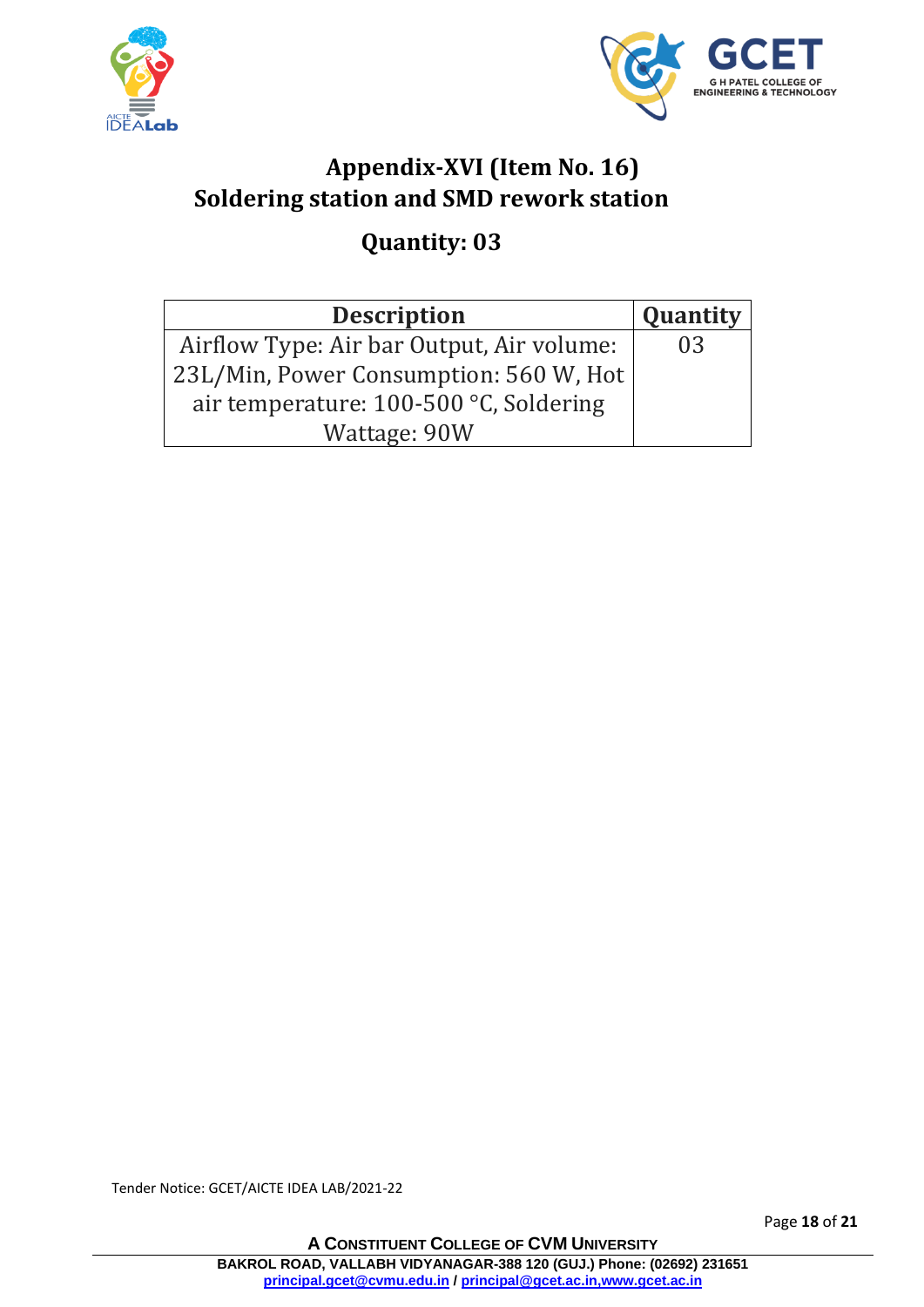



#### **Terms and Conditions and Important Instructions for Bidders:**

- 1. Please quote the price of item/equipment as per the specifications given in Appendix-I to XVI in prescribed format given in Annexure-A.
- 2. The quotation must be in the form furnished by Procuring Entity and should be free from corrections/erasures. In case there is any unavoidable correction, it should be properly attested. If not, the quotation will not be considered.
- 3. The last date for submitting the sealed tender by person / R.P.A.D. / Speed Post / Courier is on or before 07/02/2022 before 04:00 PM.
- 4. Quotation will be opened on 08/02/2022 at 3.00 PM at G H Patel College of Engineering & Technology, Vallabh Vidyanagar, Gujarat.
- 5. G H Patel College of Engineering & Technology reserves the right to accept the offer by individual items and reject any or all tenders without assigning any reason thereof and does not bind itself to accept lowest quotations.
- 6. G H Patel College of Engineering & Technology reserves the right to modify the quantity specified in this enquiry.
- 7. Manufacturer's name and country of origin of materials offered must be clearly specified.
- 8. Complete details and ISI specifications if any must accompany the quotation. Make/brand of the item shall be stated wherever applicable.
- 9. The prices quoted should be firm till the supplies are completed. Please quote the rates in words and figures. Rates quoted should be free delivery at destination including all charges otherwise the quotation is likely to be rejected. Prices quoted for free delivery at destination will be given preference. If there is no indication regarding the FOR, in the quotation, then it will be considered as FOR destinations. Price quoted should be net and valid for a minimum period of three months from the date of opening of the quotation.
- 10. Payment of sales tax is primarily the responsibility of the seller and will not be paid unless the percentage value is clearly mentioned in the quotations. If no indication regarding GST/CST/ST is recorded in the quotation, the GST/CST/ST will be considered as included.
- 11. Delivery period required for supplying the item/equipment should be invariably specified in the quotation.
- 12. The Quotations would be evaluated item wise; bidder shall submit a single bid for each equipment and quoted price should be "FOR GCET-Vallabh Vidyanagar".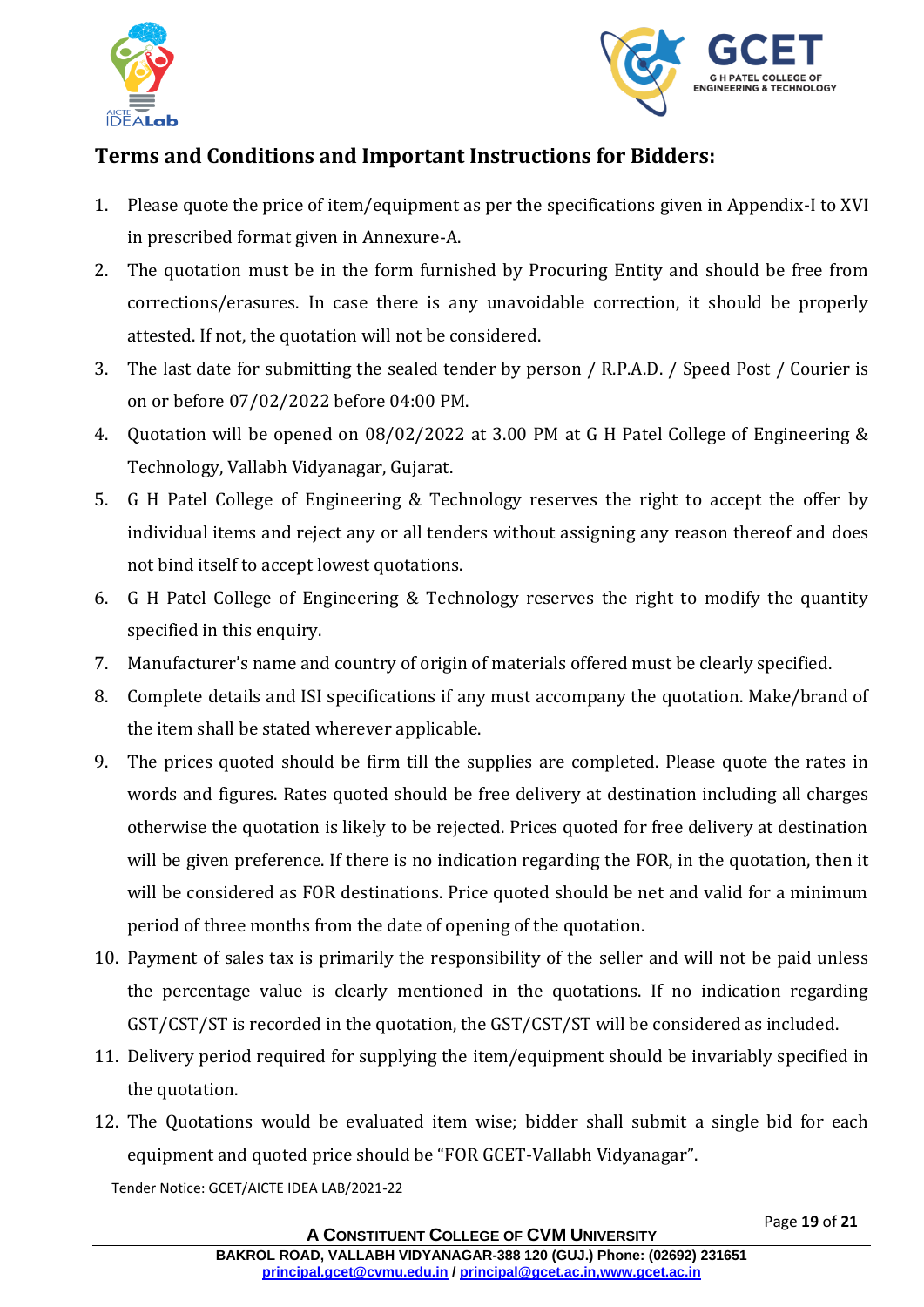



- 13. The bidder whose bid is accepted will be notified of the award of contract by the Purchaser prior to expiration of the quotation validity period. The terms of the accepted offer shall be incorporated in the purchase order.
- 14. All supplied items are under warranty of Minimum 1 year from the date of successful acceptance of items with free repairs and free replacement at our site.
- 15. Training Clause (if any): Free Training at the time of Installation at our site.
- 16. Testing/Installation Clause (if any): Free Installation at the time of delivery at our site.
- 17. Information brochures/Product catalogue, if any must be accompanied with the Quotation clearly indicating the model quoted for.
- 18. Sealed tender to be submitted/delivered at the address mentioned below, G H Patel College of Engineering & Technology, Bakrol Road, Vallabh Vidyanagar – 388120, Dist:-Anand (Gujarat) India. With title line, "Tender Notice: GCET/AICTE IDEA LAB/2021-22".
- 19. Dispute clause: Any dispute relating to the enquiry shall be subject to the jurisdiction of the court at ANAND only.
- 20. Our normal payment terms are 100% (hundred percent) within 30 (thirty) days on receipt and acceptance of item/equipment, successful installation and commissioning at our site in good condition.

Tender Notice: GCET/AICTE IDEA LAB/2021-22

Page **20** of **21**